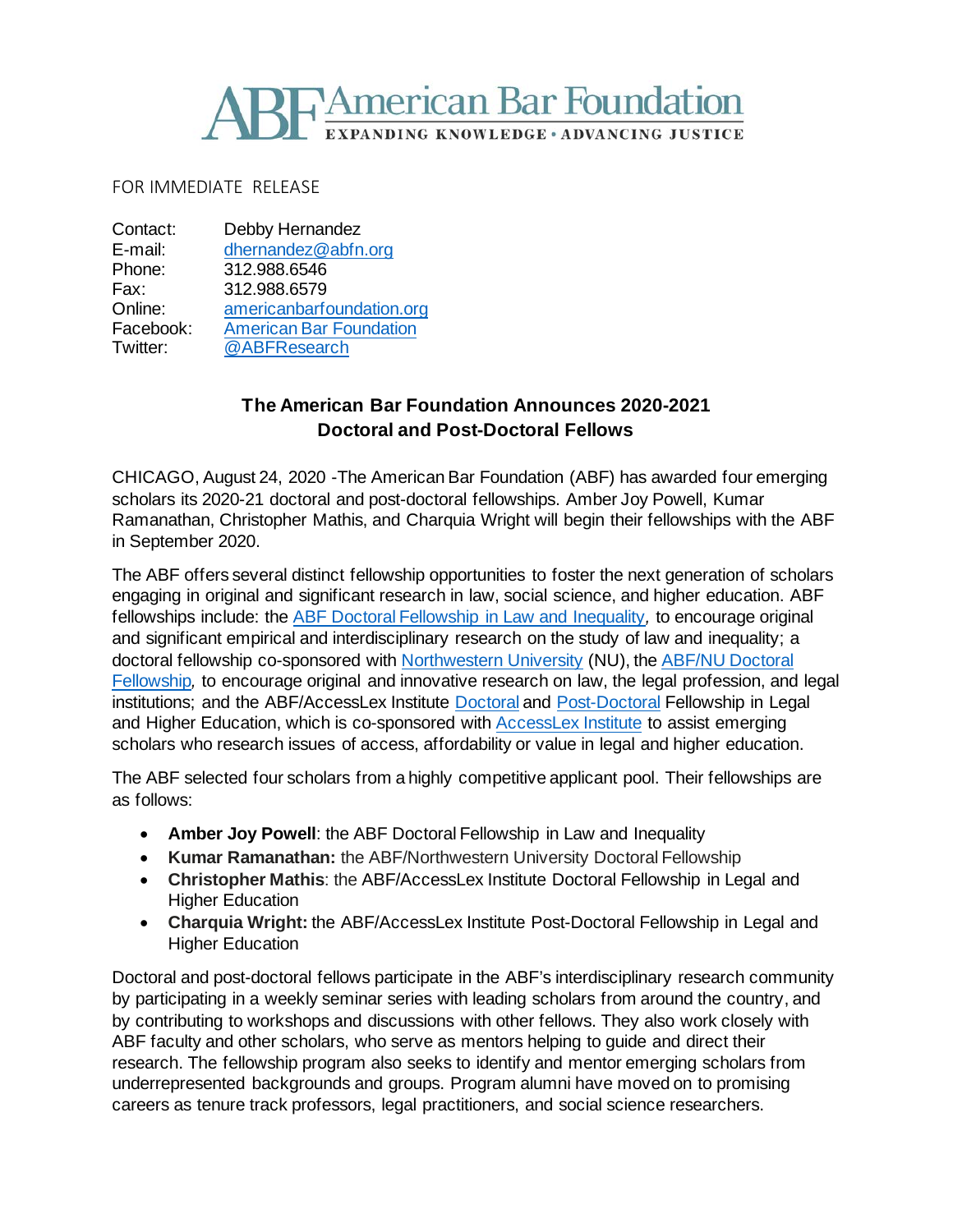"We look forward to welcoming our newest cohort of outstanding doctoral and postdoctoral fellows," said ABF Executive Director Ajay K. Mehrotra. "With the help of partners like AccessLex, Northwestern University, and the National Science Foundation, we are excited to continue to mentor the next generation of empirical and interdisciplinary sociolegal scholars."

## **About the ABF's 2020-2021 Doctoral Fellows:**



**Amber Joy Powell** is a doctoral candidate in the Department of Sociology at the University of Minnesota. Her current research centers on the sociology of law, punishment, and gender-based violence across race, gender, age, and sexuality. Drawing upon semi-structured interviews and documented legal grievances, Amber's dissertation, "Hidden in Plain Sight: A Qualitative Look at Sexual Victimization in Juvenile Detention," explores how formerly incarcerated young adults, youth justice advocates, and youth correctional personnel interpret and respond to sexual victimization in youth detention. Her project unearths how law and legal institutions may simultaneously produce and conceal violence within organizational contexts. Amber has also served as

a sexual assault victim advocate and a graduate student collaborator for the University of Minnesota's Committee of the President's Initiative to Prevent Sexual Misconduct (PIPSM). She received her B.A. in Criminology and Law Studies at Marquette University and her M.A. in Sociology at the University of Minnesota. Amber is also a proud alumnus of TRIO and the McNair Scholars Program. She is a regular contributor to The Society Pages and has published work in Gender & Society and The New Handbook of Political Sociology.



**Kumar Ramanathan** is a doctoral candidate in political science at Northwestern University. His dissertation, "Building a Civil Rights Agenda: The Democratic Party and the Origins of Racial Liberalism," investigates how liberal politicians in northern Democratic Party contested and constructed a civil rights legislative agenda during the 1930s-60s, and aims to explain the origins and limitations of racial liberalism as it emerged among these party elites. His secondary research agenda examines the impact of civil rights law and policy on the politics of social policy after the 1960s, including an extended case study on the development of family and medical leave policy. Besides these historical projects, Kumar is broadly interested in how significant

developments in law and public policy shape political behavior, which is reflected in collaborative research on immigrant political participation and urban politics. At Northwestern, Kumar is affiliated with the Comparative Historical Social Sciences Working Group, the Program in Legal Studies, and the Chicago Democracy Project. He received his B.A. in political science and philosophy from Tufts University. [www.KumarRamanathan.com](http://www.kumarramanathan.com/).